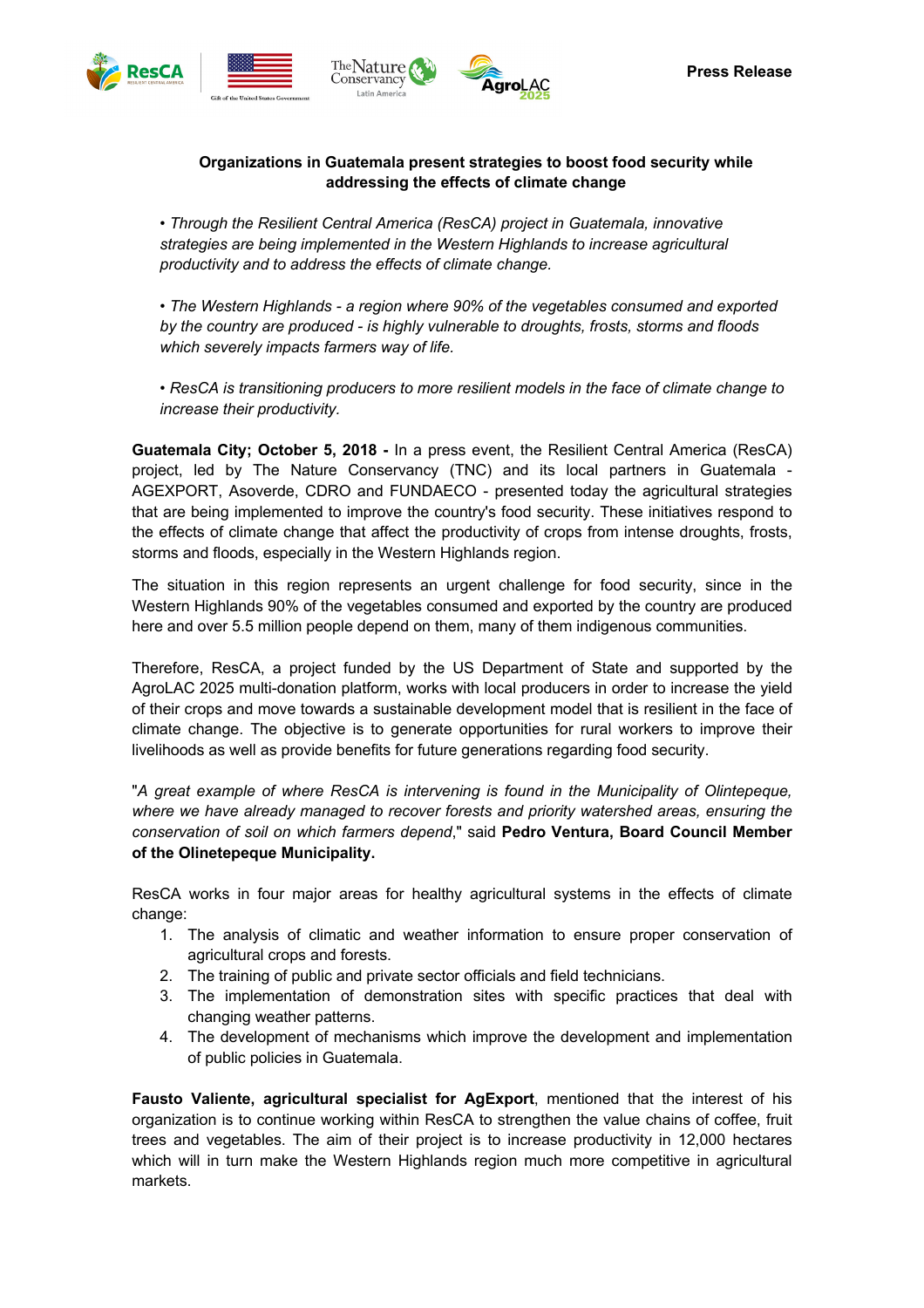







Within the framework of pillar one for ResCA Guatemala, the analysis and dissemination of meteorological information, ResCA has promoted the creation of a communications network with more than 800 local producers. Farmers receive text messages on their cell phones about weather conditions ahead of time, as well as specific recommendations they can implement to take assertive preventive measures before extreme weather events.

**Antonia Churuc of CDRO**, said that another key result of ResCA's work has been the delivery of the Agro-environmental Diploma, which is currently educating 56 students in the Totonicapan region. "*This is a training program for community promoters and will train citizens to become more aware of the economic and social development that is possible in harmony with our natural resources*," she added.

Regarding pillar two of ResCA, 27 institutions have been strengthened through training programs aimed at government agencies, municipalities, non-governmental organizations and academia. To achieve this fundamental training component, ResCA partners held workshops and delivered supplies to improve agricultural production.

To achieve long-term scale, within pillar three, 20 demonstration plots have been established in San Juan Ostuncalco, Quetzaltenango and Chichicastenango. In these pilot cases, climatesmart agriculture practices and strategies such as water harvesting, integrated pest management, and the construction of crop protection structures against frost and hailstorms, amongst other practices, were implemented.

Finally, within the fourth pillar with public policy, ResCA is also working to benefit sustainable livestock. TNC has joined the National Cattle and Livestock Board to generate the National Sustainable Bovine Livestock Strategy and to design a Manual of Best Practices for Improving Climate Change Adaptation for Cattle and Livestock. This manual will be available to the public and private sector at the end of October 2018 for the training of government stakeholder's and field technicians.

"*Our work in ResCA seeks to reverse the impacts of climate change on production and its devastating impacts on Guatemalan farmers. Our goal is to empower the local producers and generate opportunities in harmony with the environment, so that within their communities they have the economic conditions necessary and will not have to migrate to urban centers or out of Guatemala*, "said **Jorge Cardona, Project Manager for ResCA Guatemala for The Nature Conservancy**.

## **\*\*\*\*\*\*\*\*\*\*\*\*\***

*The Nature Conservancy is a global conservation organization dedicated to conserving the lands and waters on which all life depends. Guided by science, we create innovative, on-the-ground solutions to our world's toughest challenges so that nature and people can thrive together. We are tackling climate change, conserving lands, waters and oceans at unprecedented scale, providing food and water sustainably and helping make cities more sustainable. Working in 72 countries, we use a collaborative approach that engages local communities, governments, the private sector, and other partners. To learn more, visit http://www.tncmx.org or follow @Mexico\_TNC on Twitter.*

*AGEXPORT is an organization established in 1982 that represents and supports 1,100 Guatemalan businessmen who export goods and services with the aim of improving their access to international markets. 85% of its members are small and medium producers; In this sense, AGEXPORT seeks to promote equitable rural development, eliminate poverty and promote the generation of employment and income.*

*El Centro de Desarrollo Rural para el Occidente (CDRO) is a civil society organization that since 1984 has been promoting and accompanying the integral development of the communities of western Guatemala based on the*